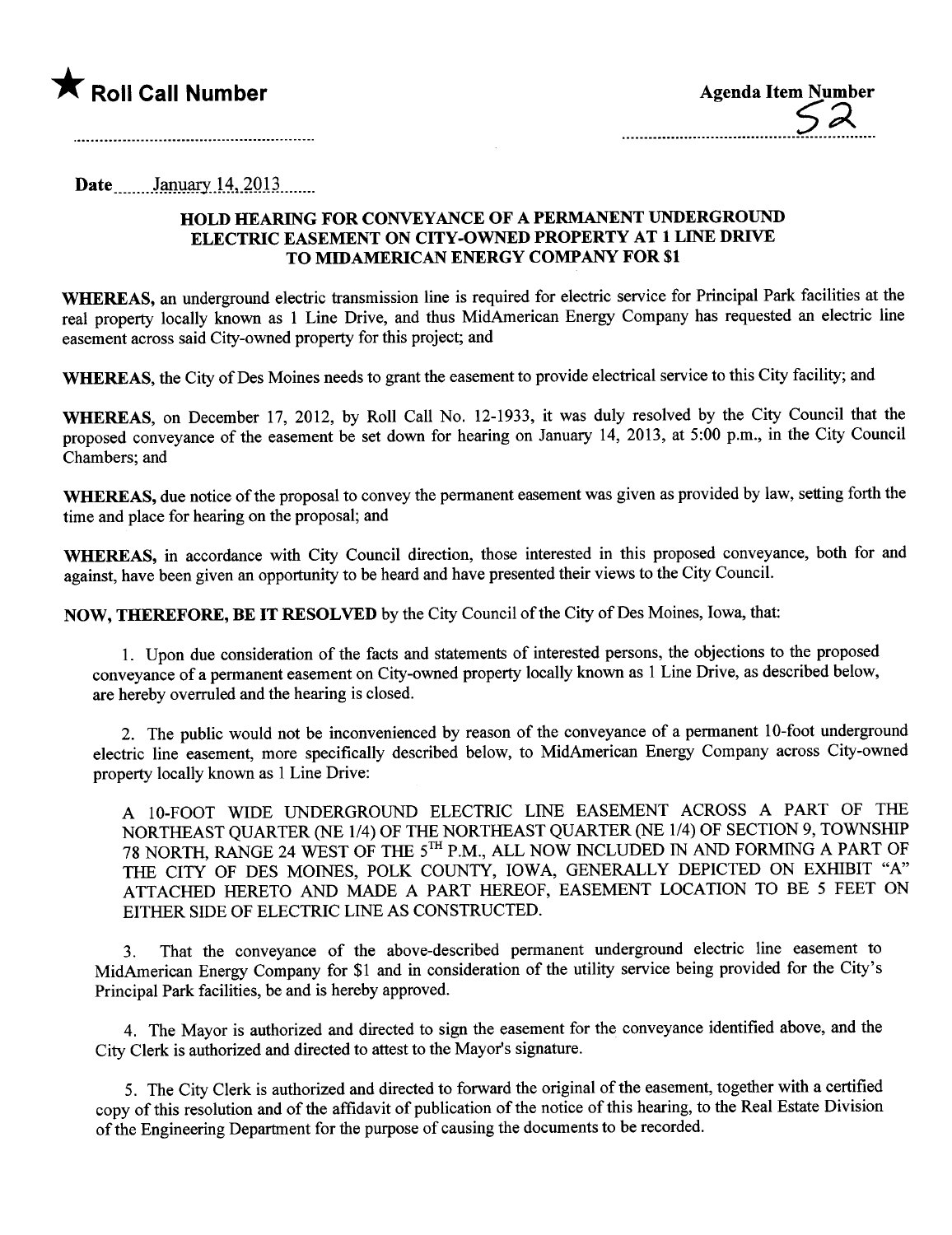

Date January 14, 2013

6. The Real Estate Division Manager is authorized and directed to forward the original of the easement, together with a certified copy of this resolution and of the affdavit of publication of the notice of this hearng, to the Polk County Recorder's Office for the purpose of causing these documents to be recorded.

7. Upon receipt of the recorded documents back from the Polk County Recorder, the Real Estate Division Manager shall mail the original of the easement and copies of the other documents to the grantee.

8. There will be no proceeds associated with the conveyance of this easement.

Moved by to adopt.

APPROVED AS TO FORM:

Glenna K. Frank, Assistant City Attorney

| <b>COUNCIL ACTION</b> | <b>YEAS</b> | <b>NAYS</b> | <b>PASS</b> | <b>ABSENT</b>   | <b>CERTIFICATE</b>                                                                                                                                     |  |  |
|-----------------------|-------------|-------------|-------------|-----------------|--------------------------------------------------------------------------------------------------------------------------------------------------------|--|--|
| <b>COWNIE</b>         |             |             |             |                 |                                                                                                                                                        |  |  |
| <b>COLEMAN</b>        |             |             |             |                 | I, DIANE RAUH, City Clerk of said City hereby                                                                                                          |  |  |
| <b>GRIESS</b>         |             |             |             |                 | certify that at a meeting of the City Council of<br>said City of Des Moines, held on the above date,<br>among other proceedings the above was adopted. |  |  |
| <b>HENSLEY</b>        |             |             |             |                 |                                                                                                                                                        |  |  |
| <b>MAHAFFEY</b>       |             |             |             |                 |                                                                                                                                                        |  |  |
| <b>MEYER</b>          |             |             |             |                 | IN WITNESS WHEREOF, I have hereunto set my<br>hand and affixed my seal the day and year first                                                          |  |  |
| <b>MOORE</b>          |             |             |             |                 | above written.                                                                                                                                         |  |  |
| <b>TOTAL</b>          |             |             |             |                 |                                                                                                                                                        |  |  |
| <b>MOTION CARRIED</b> |             |             |             | <b>APPROVED</b> |                                                                                                                                                        |  |  |